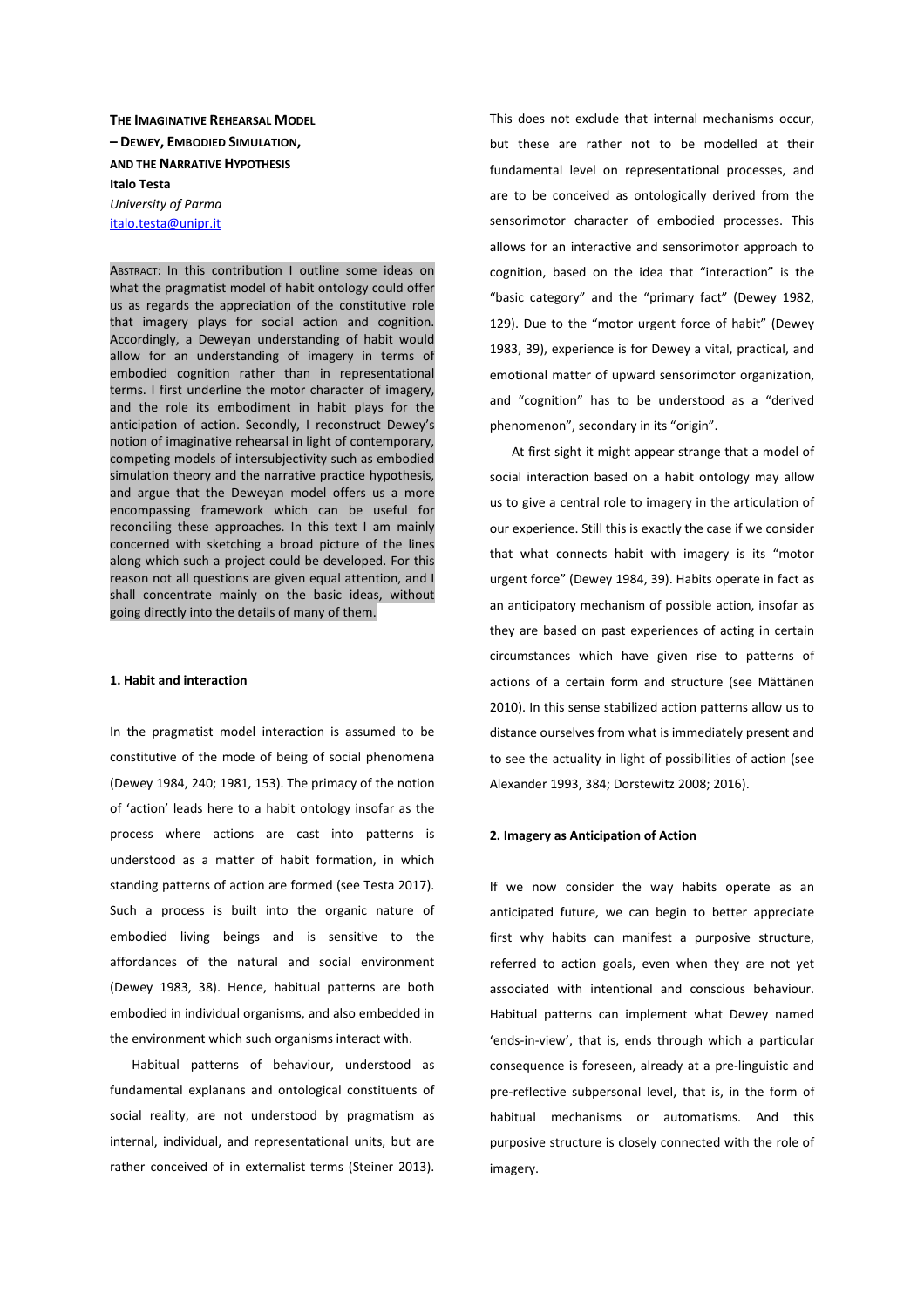Imagination has traditionally been understood as a reproduction in absentia, that is, as forming a representation of something that is not actually present. But if viewed through the lens of habit formation, imagery has a motor character rather than a representational nature, since it consists of a mechanism of the anticipation of action implemented by neural, functional and phenomenological structures controlling overt action<sup>1</sup>. Once we realize that habits are basically anticipatory mechanisms, we can begin to see that they are instances of consummation (Dewey 1989, chap. 3), that is, that they intrinsically involve a form of standing readjustment to experience, of more or less creative rearrangement of our action patterns. And in this sense the appreciation of the intrinsic role that imaginative reproduction plays within the pragmatist conception may contribute to the overcoming of the identification of habits with dead, fixed routines, which has been prevalent in the recent tradition of both philosophy and cognitive sciences (for a critical survey of this identification in different areas of philosophical thought and empirical research, see Camdic 1986; Kilpinen 2012; Seger and Spiering 2011; Barandian and Di Paolo 2014; Bernacer and Murillo 2014). The formation, the maintenance, and the transformation of habits, as well as the reconstruction of frustrated action patterns, all require that some degree of imaginative anticipation and rearrangement of experience be at play.

The motor character of imagery is also underlined by Dewey when he analyses the notion of 'imagination' in itself. For instance, in his 1896 essay on "Imagination and Expression", "motor imagery" is the crucial notion Dewey develops in order to understand what

 $\overline{a}$ 

imagination is. In this sense he writes that "imagery of all kinds has a tendency to overflow in the motor channels", "a tendency to reproduce through action and experience" (Dewey 1972, 194). In this light Dewey, while for instance analysing the activity of drawing, sharply criticizes the representational model of imagery which opposes the representational content  $-$  the idea. the material to be conveyed – and the mode of expression – the mode of conveyance, the bodily format of the natural physical and psychical process of expression. The "motor expression" is assumed by Dewey to be not just a contextual or enabling condition, but rather a constitutive element of the representational content, of the idea to be expressed<sup>2</sup>. And it is in this context that Dewey writes that "thought is thought only in and through action" (Dewey 1972, 195). In this sense, Dewey locates his account of imagery within the context of the motor control of action rather than that of representational visual cognition, and it is in this sense that he anticipates contemporary embodied and enactive approaches to imagery, which understand imagery as a form of action rather than as a form of representational inscription (for the latter, see for instance Thomas 1999; 2014; Bartolomeo *et. al.* 2013).

One can easily see that the appreciation of the sensorimotor and expressive character of imagery does not reify it as a separate cognitive faculty  $-$  as if sensation, imagination and thought were self-standing cognitive processes – but rather understands it as a moment, a function which is more or less manifest in every instance of experience. Moreover, Dewey also underlines the role that habituation plays in the working of imagery when he writes that "the so-called mechanical phase is necessary to the integrity of the spiritual" (1972, 195). Even the imaginative function is a form of more or less plastic stability, a motor cognitive

 $1$  Counterfactual reasoning is in this sense not a matter of possible worlds, but rather a matter of imaginary variations of the conditions of experience controlled by abductive patterns and which plays a constitutive role for our everyday perception and thinking. Whereas the logical formula of induction for Peirce "expresses the physiological process of formation of habit" (Peirce 1931-58, 2. 643), the formula of abduction expresses the forward looking dimension of habit and its constitutive role for experience.

<sup>2</sup> See Dewey 1972, 195: "We cannot speak of an idea *and* its expression; the expression is more than a mode of conveying an already formed idea; it is part and parcel of its formation." See also ibid: "thought is thought only in and through action".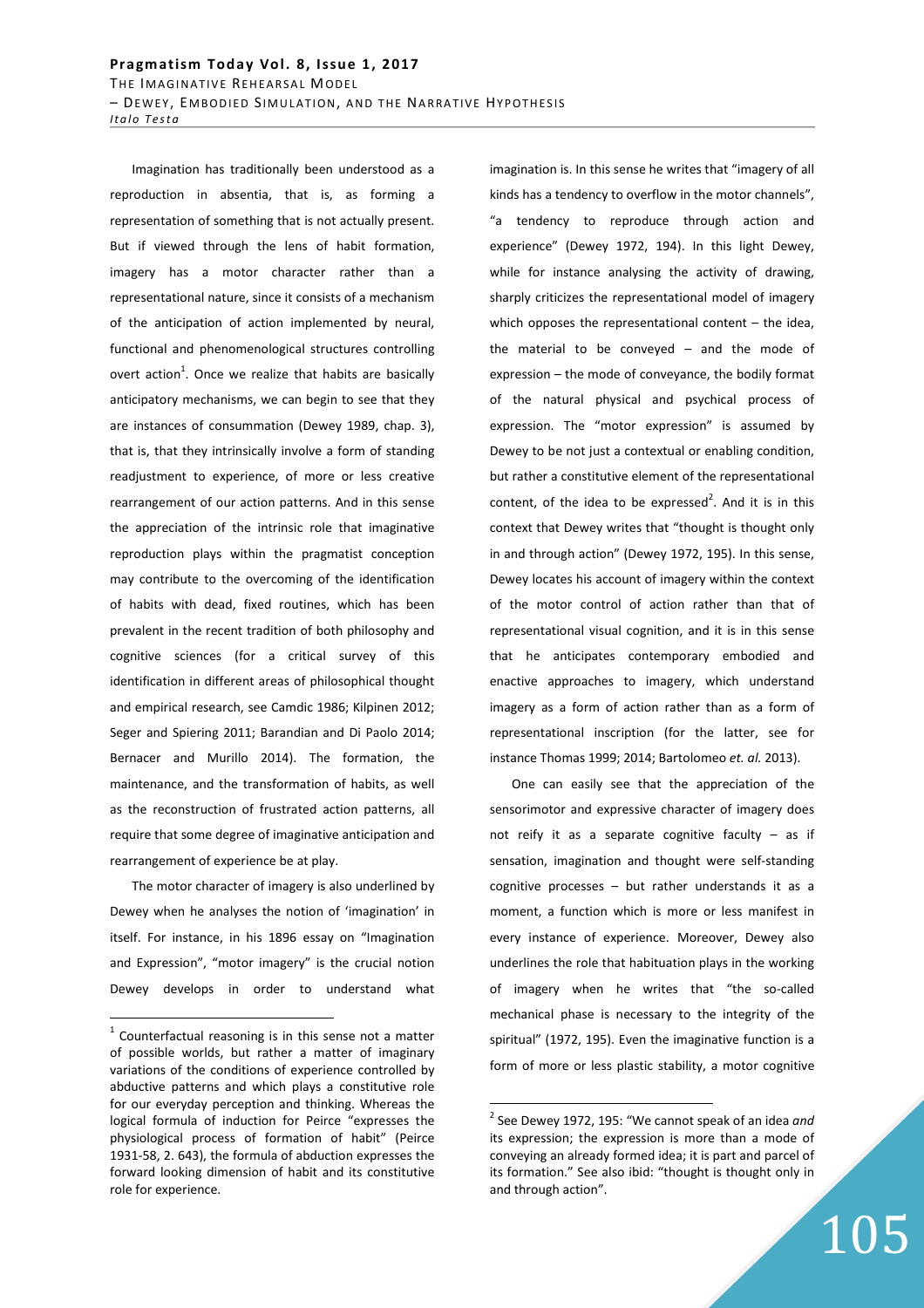disposition, and the sort of habitual patterns we embody influences the grain of the sort of imagination we can develop. If we now remind ourselves of the interactive and embedded structure of habitual embodiment, we can realize that imagination in this general sense is not just a cephalocentric and internal representational activity but is itself fundamentally shaped and constrained by the bodily format and the externalist social structure of habit formation.

In the pragmatist, Deweyan model, experience as a whole can be understood (to different degrees) as a process of "embodied imaginative transition" (for this expression see Cuffari 2011, 539). If this holds, then I think that the tendency of some interpreters to think that Dewey "restricts imagination to conscious experience" (Fesmire 2003, 83), and accordingly to identify imagery with reflective imaginative rehearsal, should be criticized. When Dewey writes that "all *conscious* experience has of necessity some degree of imaginative quality" (Dewey 2008, 276), he is not at all excluding that some degree of imaginative quality can be proper to unconscious experience. On the contrary, the idea that habits act as an anticipation of the future means that they are imbued with imagery. And since in the pragmatist understanding of habits there is a continuous transition from subpersonal and personal, pre-reflective and reflective, unconscious and conscious activity, the same holds for the forms of imaginative reproduction they are infused with. Imaginative reproduction, then, should not be restricted to only conscious forms: the pragmatist model allows rather for the idea that imagery takes place already at the subpersonal and unconscious level<sup>3</sup>. Of course this does

106

 $\overline{a}$ 

not mean that everything that happens at the subpersonal and unconscious level possesses an imaginative quality. But the motor character which characterizes both habit and imagery means that at least motor acts which are connected with reciprocal interaction cannot be understood without referring to the role that imagery plays within them.

The overall form of imagery as a quality of habitual experience is that of a mechanism of anticipation of action. In order to understand the interactive structure of imagery, it is important to note that imagery as anticipation of action has two main aspects. On the one hand imagination involves a form of i) sympathy or empathy, understood by Dewey in his *Ethics* as "entering by imagination into the situation of the other" (Dewey 1978, 150). Hence the anticipatory structure of habit is defined in its intersubjective form exactly by the role of imagery: habitual anticipatory imagery is the mechanism that sustains that capacity to put oneself in the place of the other that for both Dewey and Mead is constitutive of sociality (see Mead 1967, 325). Secondly, as we have seen, imagery as anticipation of action is ii) a mechanism of tapping a situation's possibilities (Fesmire 2003, 65). But it is important here to realize that this tapping for possibilities of action does not only occur when we reflectively consider alternative possibilities, as is the case for instance with moral deliberation. In fact some degree of imagery is always present in action, and even when we act out of automatism, we unconsciously imaginatively anticipate counterfactual possibilities of action.

 $3$  Some may hold, as a referee points out, that imagery or imagination is a process that by definition needs to be consciously realized. But even in the more commonsensical use, where imagination is understood as representation *in absentia*, I do not need to be aware of the fact that I have imagined something to be the case in order for me to have imagined that. I might discover it retrospectively, but this might never happen. If we now come to our more specific use of the notion of imagery as involved in the anticipation of action, one can see that this need not be a process I am aware of while it is

happening, since the mechanism of anticipation is needed not only at the level of deliberative processes where I reflectively consider different courses of action, but also at the level of sensorimotor tasks connected with our pre-reflective perceptual engagement with the world. Moreover, the idea of unconscious imagery has an important tradition in philosophical thought also outside the pragmatist tradition. For instance, Kant's transcendental or productive imagination is understood as an activity which operates by definition at an unconscious level. Kendall Walton distinguishes between spontaneous and deliberative imagining, where the first occurs without the subject's conscious direction (1990).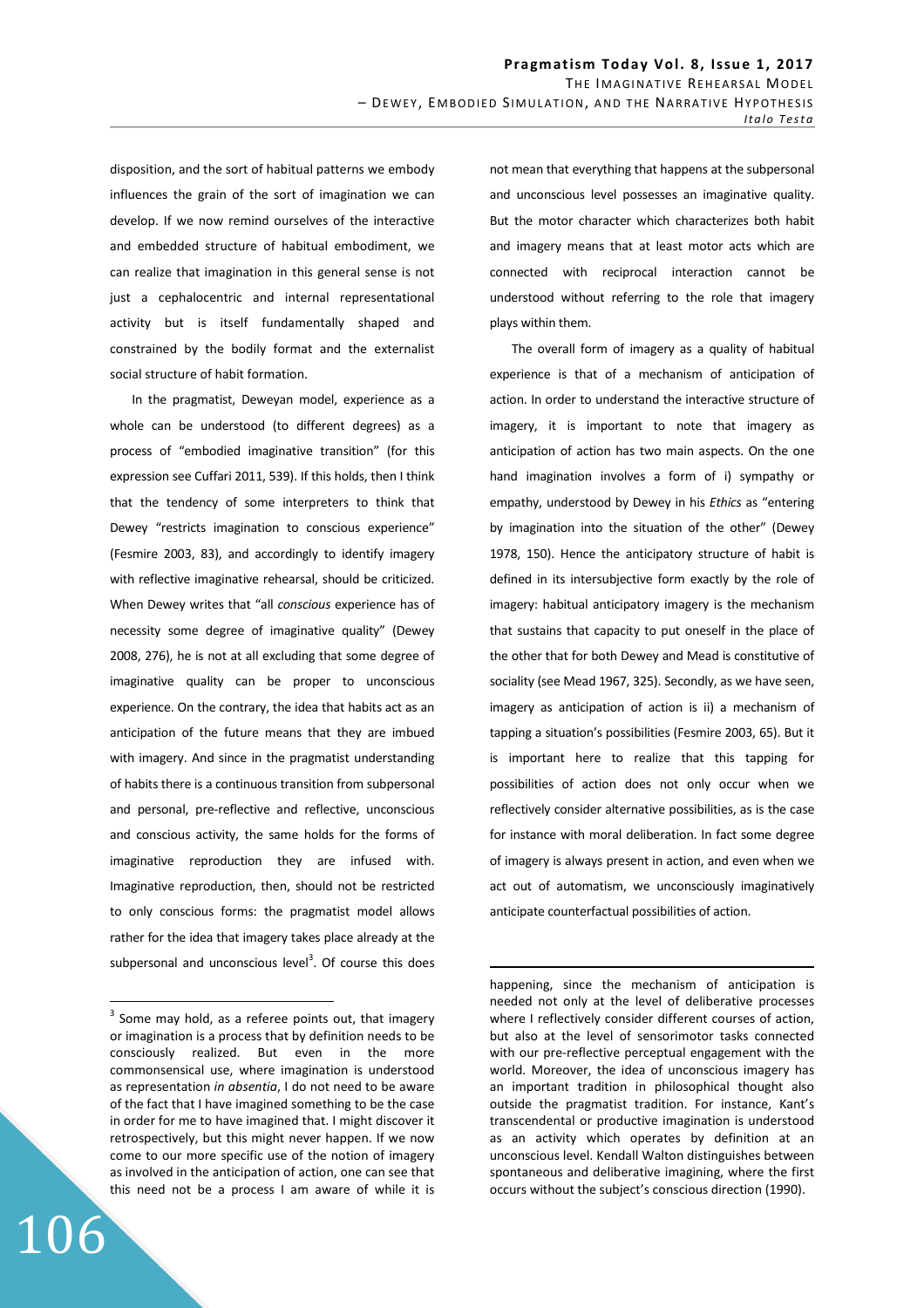### **3. Two forms of Imaginative Rehearsal**

For the above mentioned reasons I think we can be more faithful to the pragmatist model if we say that this allows us to make an analytical distinction between a) imaginative anticipation as operative in overt action, and b) imaginative anticipation as operative in vicarious action. In a sense these are both manifestations of some sort of imaginative rehearsal, since they both involve some sort of capacity of entering into the situation of the other, and some sort of tapping for possibilities of action. The notion of dramatic rehearsal is here a good metaphor which captures the sensorimotor character of imagery in action, i.e. the fact that this process involves a form of enactment and embodiment of the motor possibilities which are anticipated through the vehicle of habits. The notion of dramatic rehearsal is also a good metaphor for expressing the interpersonal structure of imagery, the fact that anticipation of action always happens in a context where we are performing with others into whose situation we need to enter.

If we now consider the analytical distinction of the two forms of imagery I have introduced, one can see that only the second one, that is imaginative anticipation as operative in vicarious action, is what Dewey understood as the form of imaginative rehearsal that is proper to moral deliberation. I will label this as 'reflective imaginative rehearsal' in order to distinguish it from the other form we have analysed and to which the structure of dramatic imaginative rehearsal can also be attributed as happening at a pre-reflective level. Deliberation as reflective imaginative rehearsal is characterized by Dewey as a case where imaginative anticipation, instead of being operative in overt action, results rather in a form of a "vicarious" way of acting (Dewey 2008, 200), where overt, "direct action" is temporarily inhibited and delayed. Reflective imaginative rehearsal still has a motor character, only that here action is diverted, "activity is turned from execution into intra-organic channels" (Dewey 1983, 133). And it is important to remind ourselves that the blocking of overt action that occurs here is directly related to the process of habit formation, and namely, to a situation where prior habits enter into conflict with new impulses to action and are somehow impeded to manifest in direct action.

 Reflection is thus understood as some sort of introverted, off-line, indirect activity. As Dewey writes "this very inhibition gives habit a chance at manifestation in thought", "projecting itself into the screen of imagination" (Dewey 1983, 133). Reflective deliberation is thus understood as a case where "habit traverses its imaginary path" (1983, 134), that is, manifests itself as reflected habit: as a habit that, while entering into conflict with other habits and being suspended in its urgent and automatic motor character, becomes conscious. And the choice which eventually concludes the deliberative process is thus understood as the moment where the impeded energy is released and some combination of habit "finds a way fully open" to overt, on-line, direct action.

## **4. Simulation Theory, Narrative Hypothesis, and the Imaginative Rehearsal Model**

One could be tempted here to read Dewey's dramatic rehearsal as being close to some sort of simulation theory<sup>4</sup>. Imaginative rehearsal would then result in an *as if* experience, where alternative courses of conduct are internally simulated by being projected on the imaginative screen. Instead of being overtly performed, the inhibited action would be screened in a mental trial, which would consist of a vicarious, anticipatory way of acting, a sort of efference copy of the direct action (see for instance Grush 2004). But one has to note here that, even though Dewey sometimes uses some sort of internalist representational lexicon in order to

<sup>&</sup>lt;sup>4</sup> For a contemporary interpretation of basic imagining on the basis of a simulation theory, see for instance Currie and Ravenscroft (2013), who interpret imaging as perceptual reenactment.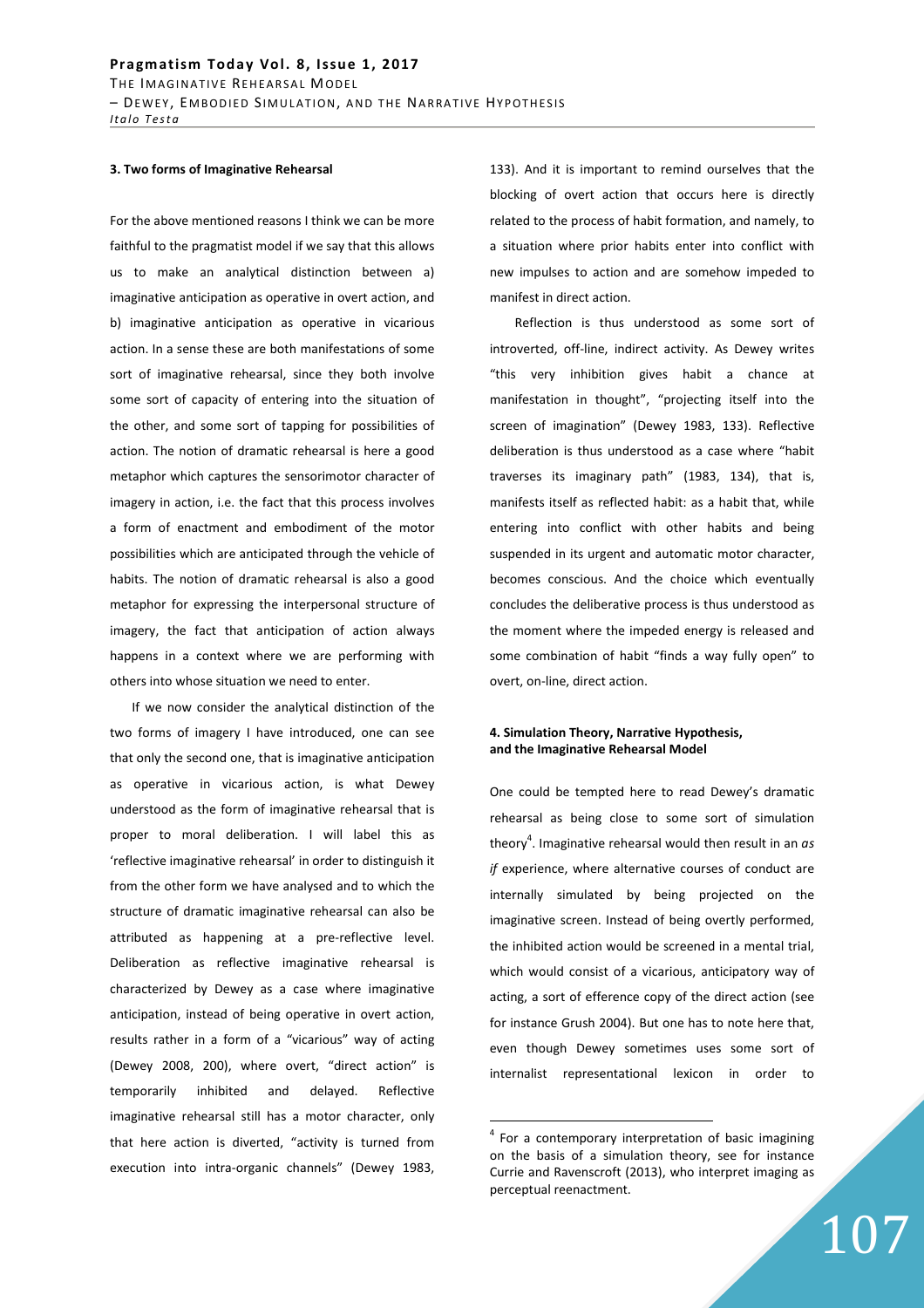characterize dramatic rehearsal – as for instance when he speaks of the screen of imagination – on the other hand the very idea of dramatic rehearsal also underlines the deeply embodied and enactive aspect of imagery. Moreover, reflective imaginative rehearsal is an aspect of conscious deliberation and its structure should not be attributed to imagination as a whole. Reflective imaginative rehearsal is rather an exercise of imagery that we develop at a later stage in life and against the background of ongoing forms of pre-reflective imaginative anticipation. Deliberation as reflective imaginative rehearsal is then some sort of specialized occurrence of imagery that intervenes when habitual automatic patterns become frustrated and need to be reconstructed. For this reason, even if we were to think that deliberation involves some form of internal simulation, this would not mean that simulation should be understood as the general model for the operation of interactional imagery, but could rather be understood as a specialized embodied routine which intervenes in some specific cases where habitual patterns are disrupted and default embodied imagery in action is suspended.

When Dewey writes that deliberation is "dramatic and active rather than mathematic and impersonal" (1978, 293), he is clearly stating that, to his mind, the process by which in deliberation we reflectively consider various courses of action, should not be modelled as a case of rational calculation. While opposing this utilitarianist understanding of deliberation, Dewey also underlines the interpersonal structure of intrapersonal deliberation, that is the fact that individual agents that reflect on their conduct anticipate within themselves the point of view of other agents. Even when this takes the form of an intrapersonal monological activity, the latter is nevertheless shaped by and responsive to social external interpersonal constraints. Moreover, the qualification of imagery as dramatic rehearsal, with its concern with characters, plot and scenarios (Caspary 2000, 113-115) underlines also the story-structured and

108

narrative form of imagination that we need in order to enter into the situation of others and to interpret their actions as motivated by reasons. It is not by chance that Dewey in his early essay "*Imagination and Expression*" sees what he'll later label as imaginative rehearsal as already present in the pretend play of the child ("he acts an idea *out* before he really takes it *in*", Dewey 1978, 197). Even according to Mead the genetic role that pretend play occupies as for the emergence of the capacity of role taking seems to involve a model which is coalescent with that of imaginative rehearsal (see *The Social Self*, Mead 1913, on the "dramatic" aspect of the self as a "character", and also on the dramatic character of reflective moral reflection).

 Reflective imaginative rehearsal can thus be understood as an extension, and sometimes an introversion – but remember that deliberation is not intrinsically monological and can also be pursued as a conjoint interpersonal action – of the form of imaginative rehearsal which is already operative at a pre-reflective and pre-intentional level. Here the model of imaginative rehearsal can be seen as a pragmatist precursor of the narrative practice hypothesis. The latter has been proposed (Hutto and Gallagher 2008) as an alternative to theory-theory and simulation theory explanations of folk psychology. According to the narrative hypothesis, our capacity to understand others, and in particular to understand reasons for action would not require us to be endowed from scratch with an intentionalist theory of mind nor that we operate some simulative procedure. According to the narrative practice hypothesis, we normally achieve our folk-psychological understanding of others by engaging from childhood in story-telling practices.

It is important to note that narrative practice does not stand alone. On this account our capacity to understand others would consist in an extension of those mechanisms of protological perceptually based recreative imaging that already belonged to our hominid forerunners (Hutto 2008, 79), and of those early forms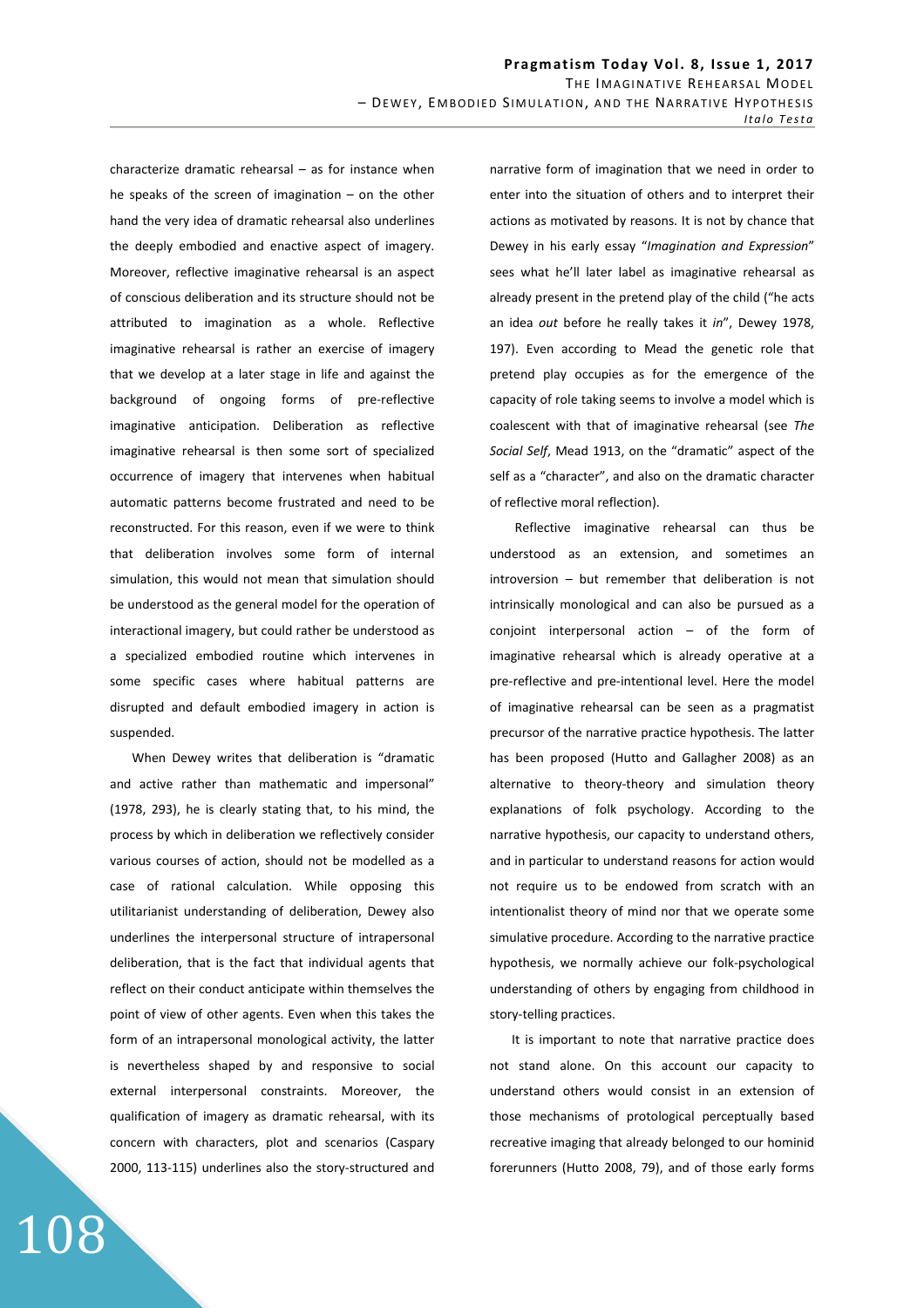embodied pretend play that require children to occupy characters and personas that are different to their own, and that are implemented by the exposure of the children to their parents' story-telling. As one can see, the narrative practice hypothesis, in order to be put in motion, presupposes a sort of imaginative activity to be already operative. And I think that here the notion of imaginative rehearsal offered by pragmatism – understood as traversing a continuum from prereflective and reflective imaginative rehearsal – can be read as some sort of more encompassing model, which somehow bridges the gap between embodied simulation theories (Gallese 2005; Gallese and Sinigaglia 2011) and the narrative hypothesis.

In embodied simulation theory mechanisms of embodied simulation are supposed to already be operative at a subpersonal, functional, and physiological level – whereas the notion of narrative practice is a personal level, phenomenological concept. Supporters of the narrative practice have argued (against embodied simulation) that the notion of simulation is itself a personal level concept (Gallagher 2007) and cannot be properly applied at the subpersonal level of the mirror system; whereas supporters of embodied simulation have argued that the narrative hypothesis confines action's understanding at the level of high level linguistic practice and does not account for lower levels of action's understanding and for their subpersonal, functional and neural underpinnings (Sinigaglia 2009). Here the pragmatist model is an interesting one, since imagery, when understood as a habitual, embodied process, is a notion that is likely to be applied both at the subpersonal and at the personal, at the implicit and at the explicit level – and hence is less exposed than the notion of simulation to the criticism of being applicable only at the personal level. Moreover, the notion of imagery is more encompassing than the high-ranging notion of narrative practice, since it encompasses not only high level, linguistic competences, but it also includes lower level, subpersonal mechanisms such as those involved in embodied simulation theory. Finally, the pragmatist notion of motor imagery offers an approach to basic imagining which can account in a nonrepresentational way for the embodied intersubjective mechanism of the anticipation of action implemented by the mirror system, while being compatible with the enactivist approach to imagining supported by the narrative practice hypothesis<sup>5</sup>. Hence embodied imaginative rehearsal could be the basis for a unitary paradigm which accounts in a continuous way for our habit based ways of understanding others in action.

### **5. Imagery and Decision Making**

Let me finally observe that the analytic distinction I have broached between pre-reflective imagery in action and reflective imagery as postponed action, can be seen as manifesting (under the aspect of the imaginative function) the dual character of interaction  $-$  as being both active and passive, spontaneous and receptive, unconscious and conscious. If we do not reify this dual phenomenon but understand it as a perspectival and relative manifestation of the continuum of action anticipation in experience, then we are in a position to see that the overcoming of the strong dualism between routine and intelligent action also involves a reevaluation of the role that imagery plays at every stage of the decision making process. And this can be better appreciated if we realize that even recent literature is increasingly re-evaluating the role that habitual behaviour plays at different levels of decision making $^{6}$ .

<sup>&</sup>lt;sup>5</sup>As Hutto acknowledges (2015), cognitive activities such as imagination, where what is thought about is not present or non-existent, may pose a threat to the enactivist non-representational approach to cognition, at least if one assumes that thinking about what is absent is merely a contentful mental representation of that thing. What the pragmatist perspective offers here is, as I have argued, an account of this imaging in absence which is not modeled on representations, but rather on the motor character of basic imagery.

 $6$  See for instance Wagner & Northoff (2014), who in a recent article based on empirical research in psychology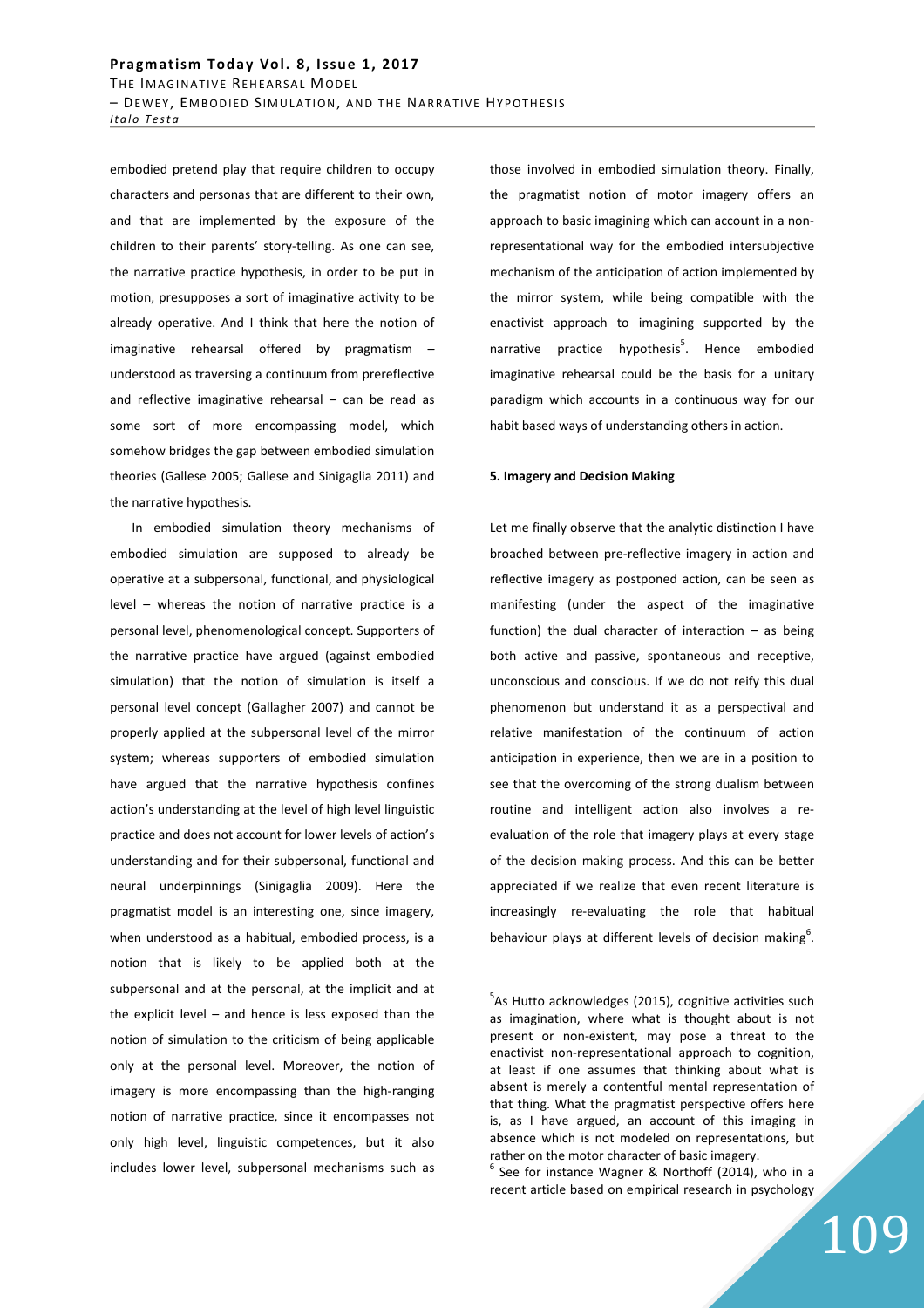But how does this impact on the role that imagery plays within such a process?

Let's take for instance Selten's criticism of game theory through his bounded rational decision making model (1978). Selten distinguishes three hierarchical levels of decision making, that is, routine, imagination, and reasoning. The three levels involve a stepwise increase in cognitive effort: individuals first use procedures that incur low cognitive cost, and move on to more costly procedures only if there is no simpler solution (Sarieh 2010). At the level of routine decisions, these are based on past experiences with similar situations and are made without any conscious effort. At the level of imagination, outcomes of new scenarios are imagined by using the routine knowledge to make guesses. At the level of reasoning the decision maker makes conscious use of present and past information and uses logical reasoning to draw a conclusion (and this is the only level of decision making admitted and permitted by standard game theory). According to Selten, for every given situation decision, there is a predecision, where the decision maker first uses a routine level decision process in order to choose which level of decision making to employ, and a final decision, that is a metadecision – itself made on the routine level – where the suggested choices are selected. The distinction between pre-decision and final decision accounts here for the fact that people can always reach a routine decision, but not always follow the solution offered by the higher rational level even if they know it to be the best one. Hence, contrary to the rational agent theory, in bounded rationality the agent does not always choose to perform the action with the optimal expected outcome.

One can see that on the one hand the hierarchical structure of such a model presupposes a dualism

and the neurosciences, conclude that the role of habits cuts cross the decision making process, since "habits can be considered to reflect not only a balance between internally and externally guided decision-making, but also a balance between diachronic and synchronic timescales that are involved in the relevant decisionmaking processes".

110

<u>.</u>

between habit understood as routine (lower level), and goal oriented rational action (upper level), which are put on the two extremes of the scale. And routine is here understood to be a lower level than imagination on the assumption that it would not allow the person to put themself in the other person's shoes. On the other hand, the fact that pre-decisions and final decisions are taken at the routine level – which involves no conscious deliberation – somehow gives an encompassing role to habitual processes. But in Selten the fact that predecision is set at the level of routine is a sort of *ad hoc*  assumption and there is no theoretical justification for this, if not for the fact that in this way Selten's model avoids the risk, faced by many rational choice models, of introducing too high a degree of complexity and cognitive costs.

As we have seen, in Selten's model imagination is put in the middle as a third term between routine and rationality. Now, Selten's model lets us appreciate that habits are involved in decision making. One could say that, from a pragmatist perspective, it is exactly this habit based character of decision making which constitutes the bounded character of rationality. On the other hand, it seems that in order to give a comprehensive account of this fact, one needs to rethink even the higher degrees of decision making – imagination and rationality – as themselves being habit based. Here pragmatist habit ontology could offer us a model that overcomes the dualism between habitual and intelligent action. Moreover, Dewey's take on imagination as motor imagery understands imagery not as a separate cognitive faculty, but rather as a function and a qualitative aspect which permeates both routine and reflective reasoning understood as manifestations of different degrees of habitual mindedness. If motor imagery is in this aspect a mechanism of anticipation of possibilities of action, then the two forms of imaginative rehearsal I have analytically distinguished, that is imagery in action and imagery as vicarious action, are both to be considered as involved in and constitutive of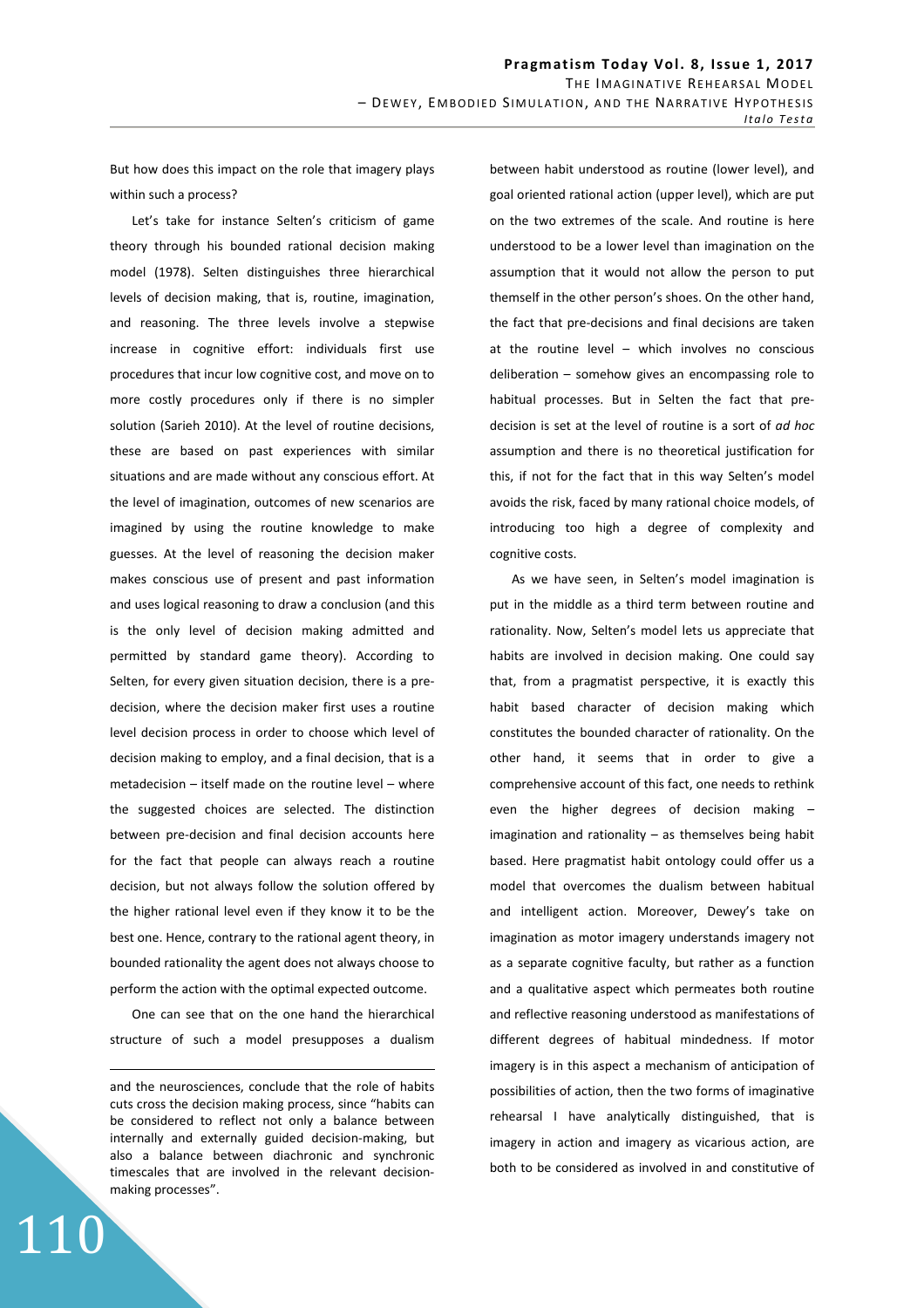the whole process of decision making and not just of its intermediate level. And decision making, being intertwined at all its levels with habitual patterns and bounded by them, will then be a process that happens at both unconscious and conscious, pre-reflective and reflective levels.

### **References**

- Alexander, Thomas. 1993. "John Dewey and the Moral Imagination: Beyond Putnam and Rorty toward a Postmodern Ethics." *Transactions of the Charles S. Peirce Society* 29 (3): 369–400.
- Barandiaran, Xavier E., and Ezequiel A. Di Paolo. 2014. "A Genealogical Map of the Concept of Habit." *Frontiers in Human Neuroscience*, 8, 522: 22-28. doi:10.3389/fnhum.2014.00522
- Bernacer Javier, and Jose Angel Murillo 2014. "The Aristotelian Conception of Habit and its Contribution to Human Neuroscience." *Frontiers in Human Neuroscience* 8: 883: 12-21. doi: 10.3389/fnhum.2015.00468
- Bartolomeo Paolo, Bourgeois Alexia, Bourlon Clémence, and Raffaella Migliaccio. 2013. "Visual and Motor Mental Imagery After Brain Damage." In *Multisensory Imagery,* ed. by Simon lacey and Rebecca Lawson, 249-269*.* New York. Springer.
- Camic, Charles. 1986. "The Matter of Habit." *American Journal of Sociology* 9: 1039–87.
- Caspary, William R. 2000. *Dewey on Democracy*. Ithaca, N.Y.: Cornell University Press.
- Cuffari, Elena. 2011. "Habits of Transformation." *Hypatia* 26 (3): 535-553.
- Currie Gregory, and Ian Ravenscroft. 2003. *Recreative Minds*. Oxford: Oxford University Press.
- Dewey, John. 1972. "Imagination and Expression". *The Early Works of John Dewey, 1882-1898. Volume 5: 1895-1898, Early Essays,* edited by Jo Ann Boydston, 192-202. Carbondale: Southern Illinois University Press.
- Dewey, John. 1978. *Ethics. The Middle Works of John Dewey, 1899-1924, Volume 5: 1908, Ethics,* edited by Jo Ann Boydston. Carbondale: Southern Illinois University Press.
- Dewey, John. 1982. *Reconstruction in Philosophy. The Middle Works of John Dewey, 1899 – 1924, vol. 12: 1920, Essays, Miscellany, and Reconstruction in Philosophy,* edited by Jo Ann Boydston. Carbondale: Southern Illinois University Press.
- Dewey, John. 1983. *Human Nature and Conduct*. *The Middle Works of John Dewey, 1899–1924, vol. 14: 1922, Human Nature and Conduct*, edited by Jo Ann Boydston. Carbondale: Southern Illinois University Press.
- Dewey, John. 1984. *The Public and Its Problems*. *The Later Works of John Dewey, 1925–1953, vol. 2: 1925–1927, Essays, Reviews, Miscellany, and "The Public and Its Problems,"* edited by Jo Ann Boydston, 235–372. Carbondale: Southern Illinois University Press.
- Dewey. John. 1989. *Art as Experience*. *The Later Works of John Dewey, 1925–1953*. vol. 10: *Art as Experience.* edited by Jo Ann Boydston. Carbondale: Southern Illinois University Press.
- Dewey, John. 2008. *How We Think. The Later Works of John Dewey, Volume 8, 1925 - 1953: 1933, Essays and How We Think, Revised Edition,* edited by Jo Ann Boydston. Carbondale: Southern Illinois University Press.
- Dorstewitz, Philipp. 2008. "Imagination in the Deliberation Process." London: Contingency and Dissent in Science Project, Centre for Philosophy of Natural and Social Science, London School of Economics and Political Science.
- Dorstewitz, Philipp. 2016. "Imagination in Action." *Metaphilosophy* 47 (3): 385-405.
- Fesmire, John. 2003. *John Dewey and Moral Imagination. Pragmatism in Ethics.* Bloomington and Indianapolis: Indiana University Press.
- Gallagher, Shaun. "Simulation Touble"**.** Social Neuroscience 2 (3–4): 353–65.
- Grush, Rick. 2004. "The Emulation Theory of Representation: Motor Control, Imagery, and Perception." *Behavioral and Brain Sciences* 27: 377–442.
- Gallese, Vittorio, 2005. "Embodied Simulation: From Neurons to Phenomenal Experience." *Phenomenology and the Cognitive Sciences* 4 (1): 23-48.
- Gallese, Vittorio, and Corrado Sinigaglia. 2011. "What is so Special about Embodied Simulation*?*" *Trends in Cognitive Science.* (11): 512-9.
- Hutto, Daniel. 2008. *Folk Psychological Narratives: The Socio-Cultural Basis of Understanding Reasons.* Cambridge, MA: The MIT Press.

111